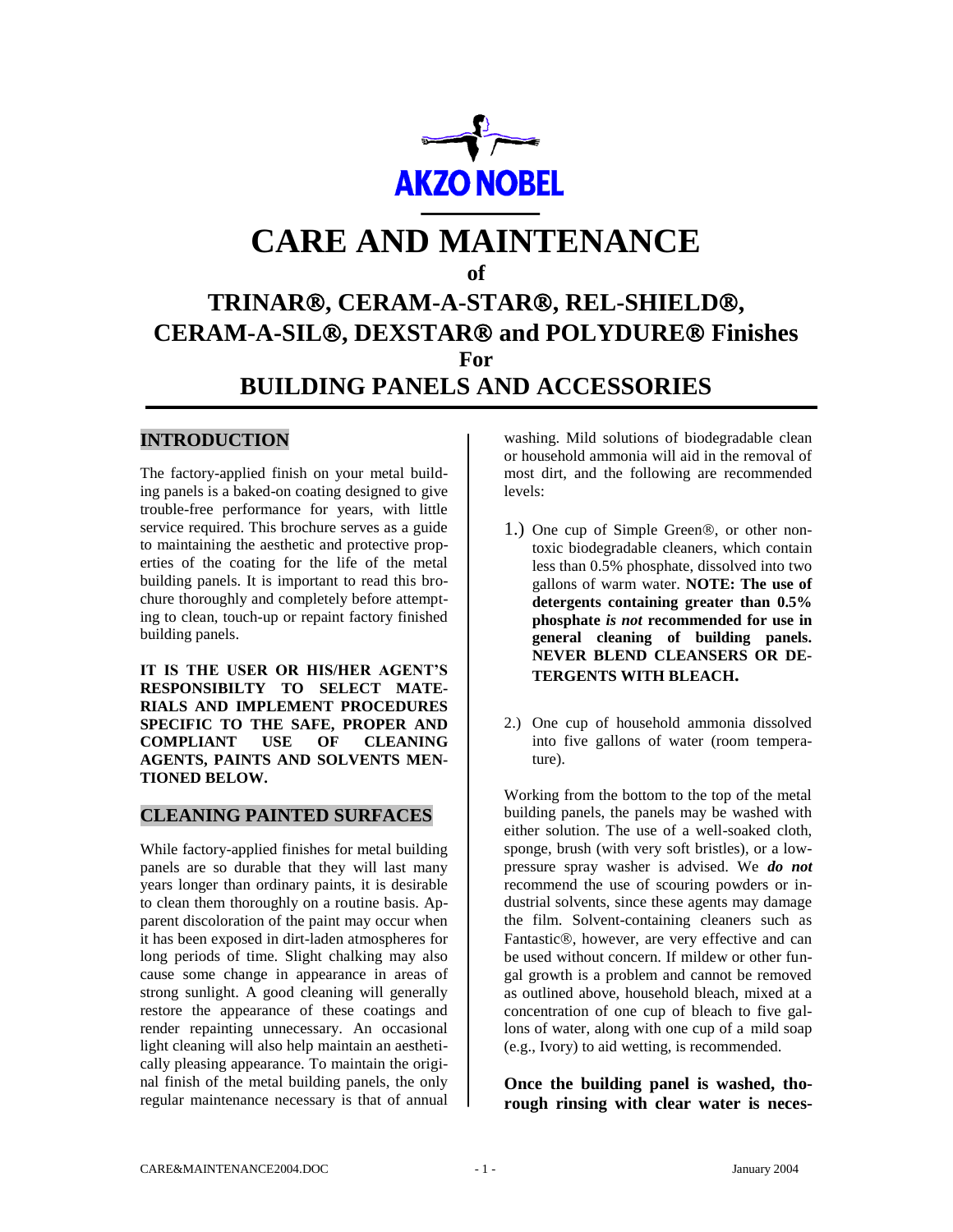**sary to eliminate the possibility of residue. Failure to remove all residues from these cleaning steps may damage the film.** 

#### **REPAINTING OF BUILDING PANELS**

To repaint your factory-finished building panels, great care must be taken to prepare the factoryapplied surface and to carefully assess the adhesion between this well-prepared surface and the coating to be used to repaint the building panels. Field painting of TRINAR®, CERAM-A-STAR®, CERAM-A-SIL®, DEXSTAR®, REL-SHIELD®IV and POLYDURE<sup>®</sup> finishes often requires special considerations. *Oil-based Alkyd house paint must not be applied over factoryapplied finishes.* This entire section must be carefully read before attempting field repainting of building panels.

#### **A.** *SURFACE PREPARATION*

Any metal building panel surface to be repainted must be properly prepared to assure the continued performance of the coating system. The following five problem areas must be addressed before the repainting process can begin:

#### **1.)** *Dirt and Mildew*

Dirt, loose chalk and mildew must be removed as recommended by the cleaning method outlined in the section, "Cleaning Painted Surfaces." Heavier dirt accumulations, which must be addressed prior to repainting, may necessitate the use of a dilute solution of Spic and Span $\mathcal D$  (1 cup into 5 gallons of warm water). **NOTE: Detergent containing greater than 0.5% phosphate is recommended**  *only* **as a preparation** *prior to repainting.* **Do not use such detergents for routine cleaning.**  Always rinse the surface thoroughly to remove any of the agents used in the cleaning procedure. Residual cleaners left on the surface will damage the adhesion of the newly applied paint system.

#### **2.) Surface Imperfections**

Minor scratches, which have not left the metal substrate exposed, can be lightly sanded or buffed to create a smoother surface. Care must be taken, however, not to expose the substrate. Once this exposed condition exists, the likelihood for rusting is greatly increased. Should the metal substrate be observed during this operation, see the following paragraph.

#### **3.) Exposed Metal and Rust**

Exposed metal minimum surface preparation is Hand Tool Cleaning per SSPC-SP2<sup>1</sup> and use of a primer specifically designed to protect any exposed galvanized steel metal from corrosion.<sup>1</sup> Care must be taken, however, not to destroy the galvanized surface. Before priming the metal building panel, test for adequate intercoat adhesion (see Section 2 of the Repainting section). Allow sufficient time for the primer to dry before applying the topcoat. For severely rusted building panels the recommended preparation is SSPC-SP7**ii** – Brush-Off Blast Cleaning. Akzo Nobel's Water-Based Epoxy Maintenance Coat, or a maintenance primer designed for use on hot-dipped galvanize steel, is recommended to protect the metal building panel from further rusting.

#### **4.) Additional Surface Preparation Required for New Building Panels**

There may still be a layer of factory-applied wax on the surface of the building panel if it has been installed within the last two years. This material is used to protect the panels during forming and transit, and failure to remove this material will result in poor intercoat adhesion with resultant peeling or flaking of the new coating. To remove this wax, it will be necessary to lightly scuff the surface with a **GRAY** (*not green)* 3M Synthetic Steel Wool pad (equivalent to "000" steel wool) saturated with soapy water. A final wipe should be done using clean water only, to remove any loose dust or soapy film. Once this procedure is completed, perform the adhesion test in Appendix A to assure that acceptable adhesion is evident. If poor adhesion is still observed, repeat step #4. It is imperative, of course, that the factory finish itself not be removed during this process. It is necessary to once again test the intercoat adhesion according to Appendix A. If the test results still indicate poor intercoat adhesion, DO NOT PROCEED! Contact your metal building panel supplier immediately.

<sup>&</sup>lt;sup>1</sup> Akzo Nobel's Water-Based Epoxy Maintenance Coat, WA9C32800/GW9C32796 or equivalent primer specifically designed for adhesion to galvanized steel.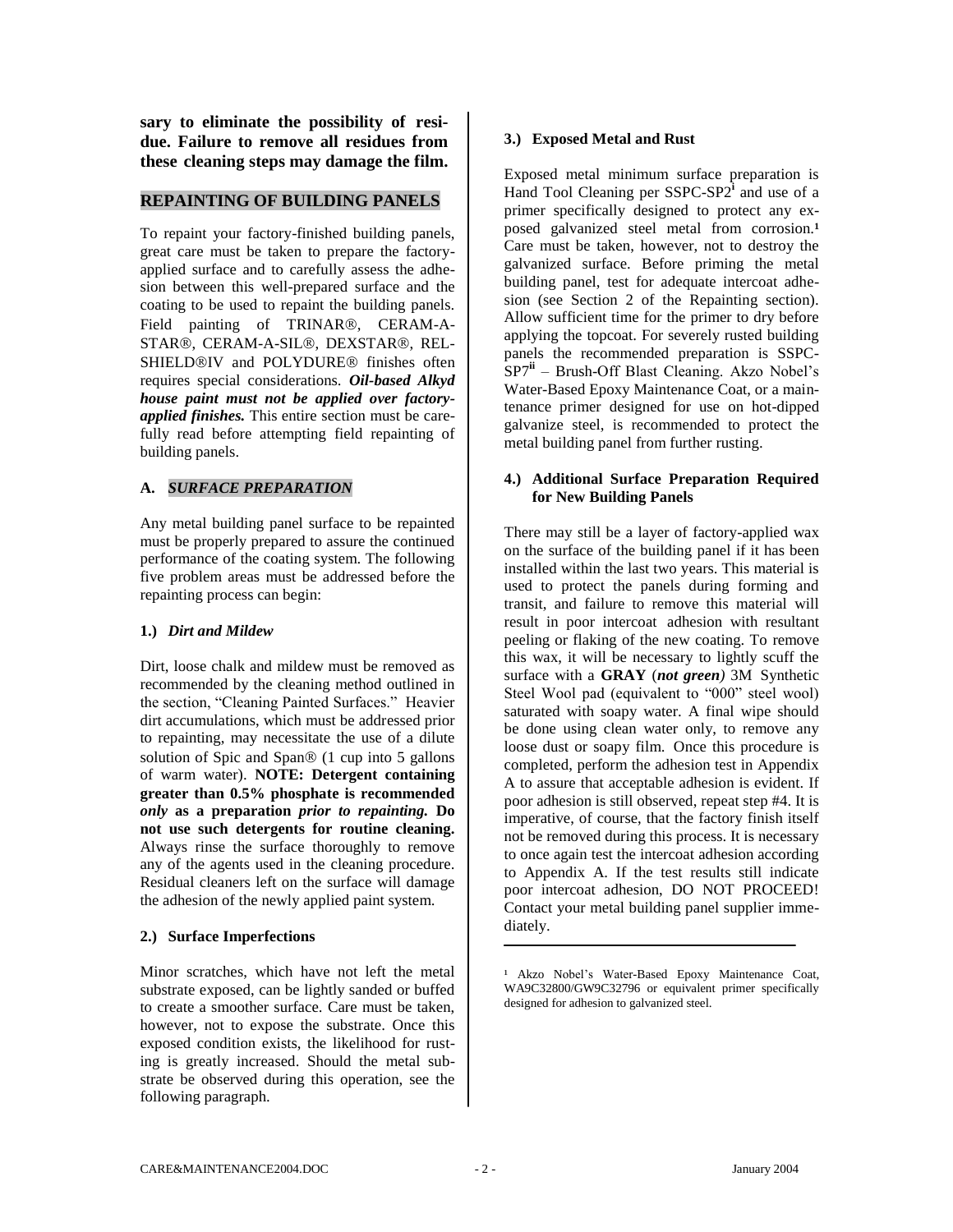#### *B. REPAINTING*

#### **1.) Paint**

After the building panels have been properly prepared, they must be coated within 24 hours. (See section D for coatings supplied by Akzo Nobel Coatings Inc.) As an alternative, exterior acrylic latex DTM (direct to metal) paint may be used. *Oil-based Alkyd house paint must not be applied over factory-applied finishes.* Before repainting the building panels, however, it is imperative that the intercoat adhesion be ascertained. See the following section.

#### **2.) Testing for Adequate Intercoat Adhesion**

Only after the surface has been carefully prepared and the intercoat adhesion between the repaint material and the building panel is known to be acceptable should you proceed in repainting your building panels. Without sufficient intercoat adhesion, delamination after long-term exposure may be encountered. (See Appendix A that describes a method to ascertain the intercoat adhesion properties.) NOTE: **It is the sole responsibility of the person doing the repainting to ascertain if acceptable intercoat adhesion is being achieved. Akzo Nobel Coatings Inc. is not responsible for**  *any* **intercoat adhesion failure or any other unsatisfactory condition result from field coating application to factory painted panels, either immediately or over time.** 

#### **3.) Minor Scratch Touch-up with Ceram-A-CrylII.**

Review section A for surface preparation requirements before using Ceram-A-Cryl<sup>®</sup> II to touch-up minor defects.

#### **Brush Application**

CERAM-A-CRYL®II coatings are formulated for fast drying and are not ideally suited for brush application in large areas. However, they can be used successfully for spot or scratch touch-up repair and for small area painting. Apply CE-RAM-A-CRYL®II, as supplied, without reduction, as you would any other brushable coating. Work quickly to smooth out brush marks before the coating dries. Use EXP5050, Reducing solvent for clean-up.

 **WARNING: Enforce NO SMOKING and remove all possible sources of**  **ignition when EXP5050, Reducing Solvent or CERAM-A-CRYLII coating are used**.

#### **C. ADDITIONAL PRECAUTIONS AND OTHER RECOMMENDATIONS**

CERAM-A-CRYL®II coatings contain petroleum distillates. Wash hands thoroughly after use. Keep all containers away from heat, sparks and flame. Use only with adequate ventilation. Avoid breathing CERAM-A-CRYL®II vapor or mist and prolonged or repeated contact with skin.

Keep closures tight and containers upright to prevent leakage. In case of spillage, absorb and dispose of all materials in accordance with applicable government regulations.

#### **D. AKZO NOBEL REPAINT COATINGS**

**If you are considering repainting your building, a family of premium coatings has been developed by Akzo Nobel to assure the longterm performance of your metal structure.**

**CERAM-A-CRYLII – Silicone-modified Acrylic topcoat.** CERAM-CRYL®II is a highly durable coating recommended for repainting noncorroded, weathered metal building panels. The coating system is comprised of a Siliconemodified Acrylic coating, intended for use as a one-coat or two-coat material applied over factory prepainted panels. Obtain a copy of the **Ceram-A-CrylII, Silicone-modified Acrylic Repaint Finish** application guide for additional information.

**Water-Based Epoxy Maintenance Coating – WA9C32800 and GW9C32796.** Two-component primer/sealer designed for application over prepainted and bare metal substrates. Maintenance Coat is recommended for sealing aged plastisol coatings, cut edge corrosion, priming metal building roofs and sidewalls. Intended to be topcoated with Akzo Nobel CERAM-A-CRYL®II topcoats. Obtain a copy of the **Water-Based Epoxy Maintenance Coating** application guide for additional information.

**Gray Tiecoat – VA0C31630 and UC0C31631.**  Designed to provide optimum adhesion to newly erected metal building panels. Gray Tiecoat is recommended for metal building panels that have less than two years exposure to the environment.